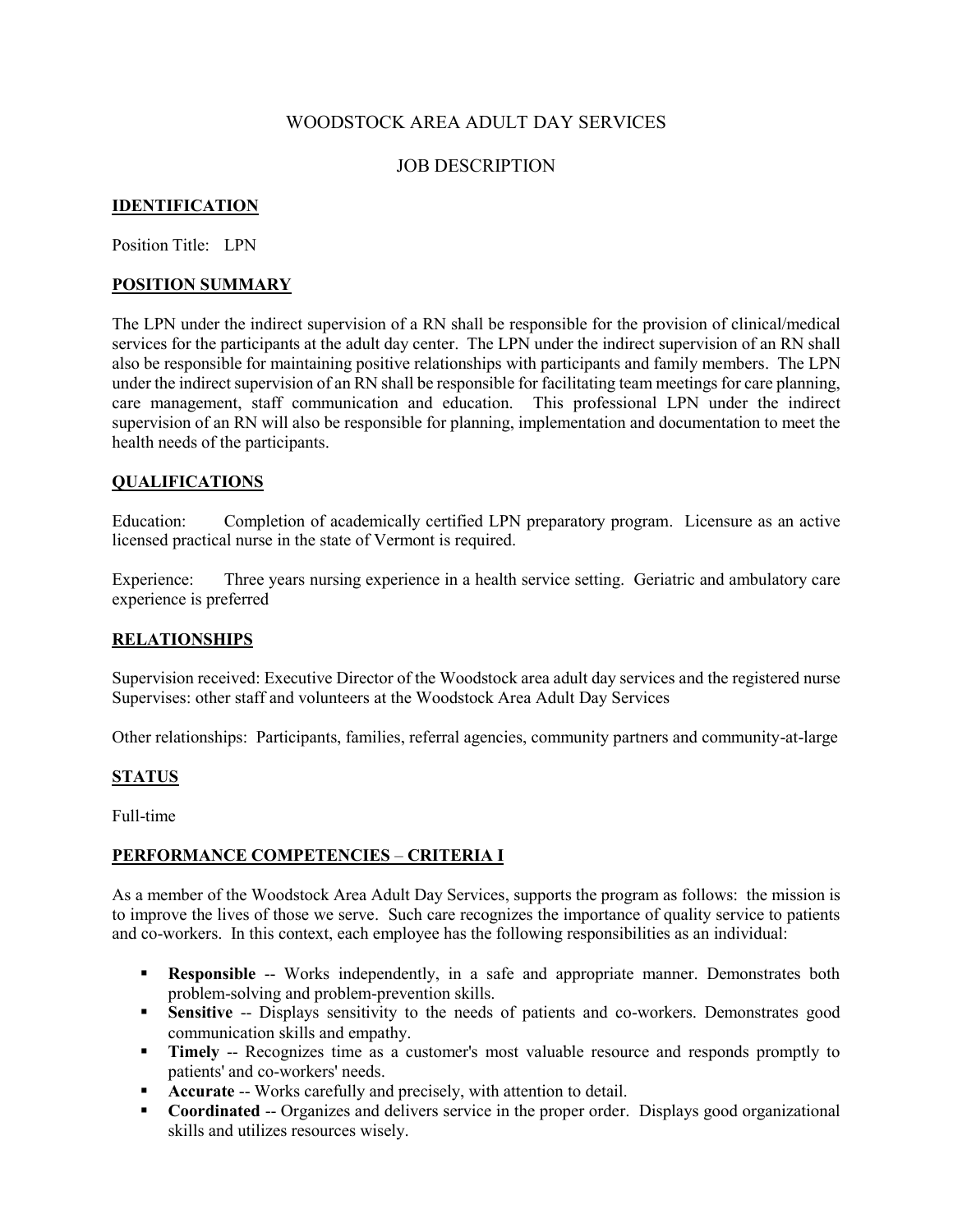- **Thorough** -- Meets all the requirements of his/her position. Is able to evaluate and follow up on his/her services.
- **Safety** -- Employees are required to comply with and utilize correct lifting techniques, safety procedures, and mechanical devices while performing their job related duties/tasks in order to protect themselves and our patients from injury.

## **ORGANIZATIONAL/TEAMWORK COMPETENCIES** – **CRITERIA II**

Each employee has the following responsibilities as a team member:

- Collaborates with clinical support staff, physicians and other health care professionals as part of a team-based, patient centered care approach.
- Participates in quality improvement projects.
- Displays and encourages sensitivity to the needs of patients, visitors, and co-workers.
- Treats others with consideration, courtesy, and respect.
- Performs duties willingly and with initiative; shares necessary information so co-workers can do the same.
- Demonstrates judgment and tact when dealing with others.
- Cooperates with other hospital departments and work groups.
- Communicates effectively with patients, visitors, and co-workers; takes action to clarify information received from others.
- Punctuality
- **Attendance**

## **ESSENTIAL FUNCTIONS**– **CRITERIA III**

- 1. Supports the achievement of the mission goals and objectives of the Adult Day Program.
- 2. Ensures that the Standards for Nursing Care are implemented within the scope of an LPN.
- 3. Participates in the quality assurance and improvement process, which includes, at a minimum, regular reviews of the care of individuals and programs served by the center, and annual feedback from stakeholders. Ensures that participants and family members are involved in the process.
- 4. Supervises all staff involved in participant clinical care ensuring that their competence and attitude meets expectations outlined in their job descriptions. Participates in annual performance evaluations of clinical staff.
- 5. Participates in the development of policies and procedures related to the clinical needs of participants.
- 6. Participating in the orientation and training of clinical staff.
- 7. Maintains required documentation as outlined in the Standards for Adult Day Services in Vermont.
- 8. Ensures that services for health coordination meet the Standards for Adult Day Services in Vermont. Communicates effectively with Executive Director, RN and other staff to ensure the flow of significant information regarding participants' status and needs.
- 9. Participates in a health assessment for all participants and contributes to the development of a written plan of service for each participant/caregiver.
- 10. Participates in and supports social work services that include, but is not limited to participant/caregiver support, contributing to assessments and plan of service, assisting participants/caregivers to assess and utilize community resources, discharge planning and documentation of services provided.
- 11. Provides basic care within scope of practice for an LPN.
- 12. Maintains and updates skills and knowledge base in keeping with expected performance level. Maintains current BLS certification. Annually reviews safety, infection control disaster, HIPPA and customer service expectations.
- 13. Maintains licensure as required by law.

LPN Page 2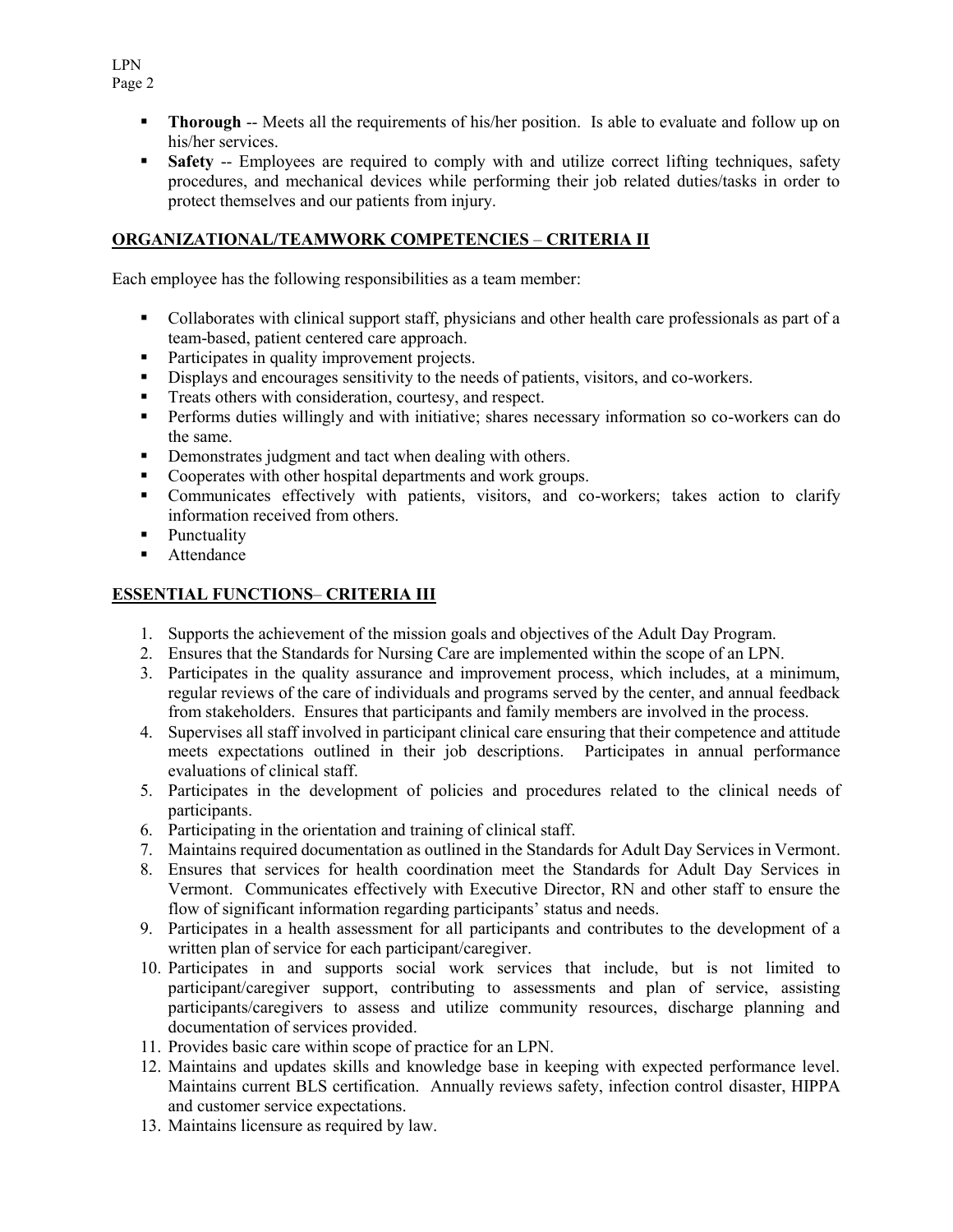Page 3

- 14. Administers medication to participants according to medication administration policy and with due regard for state requirements, including the Vermont State Nurse Practice Act.
- 15. Notifies employer of unexpected absences according to policy and procedure.
- 16. Provides request for time off in a timely manner.
- 17. Maintains professional, cooperative and positive attitude towards participants, staff, family members and visitors.
- 18. Demonstrates appropriate use and care of equipment.
- 19. Provides for safety of participants, visitors, and staff through advanced safety and infection control procedures.

# **PHYSICAL DEMANDS**

- Must be able to speak the English language in an understandable manner
- Must be able to cope with the mental and emotional stress of the position
- Must be able to lift and move office equipment, supplies, etc.
- Must be able to provide direct physical care to participants as needed including toileting, dressing, ambulation, and showers
- **Prolonged/extensive or considerable amount of standing/walking**
- Considerable reaching, stooping, bending, kneeling, crouching
- Extensive use of telephone, computer, and calculator
- Requires close paperwork and visual acuity
- Requires hearing acuity for conversation and telephone

## **WORKING CONDITIONS**

- Regularly exposed to the risk of blood borne diseases
- **Contact with participants and caregivers under wide variety of circumstances**
- Exposed to unpleasant elements (accidents, injuries and illness)
- Subject to varying and unpredictable situations
- Handles emergency of crisis situations
- May perform emergency care
- Works in well-lighted/ventilated office area, as well as throughout the facility
- Is subject to frequent interruptions
- Occasionally subjected to irregular hours
- Frequent pressure due to multiple calls and inquiries

*The above statements are intended to describe the general nature and level of work being performed. They are not intended to be construed as an exhaustive list of all responsibilities, duties, and skills required of personnel so classified. Nothing in this job description restricts management's right to assign or reassign duties and responsibilities to this job at any time.*

This job description has been approved by:

Executive Director Date

By signing this document, I agree that I have read, understand, and received a copy of this job description.

LPN